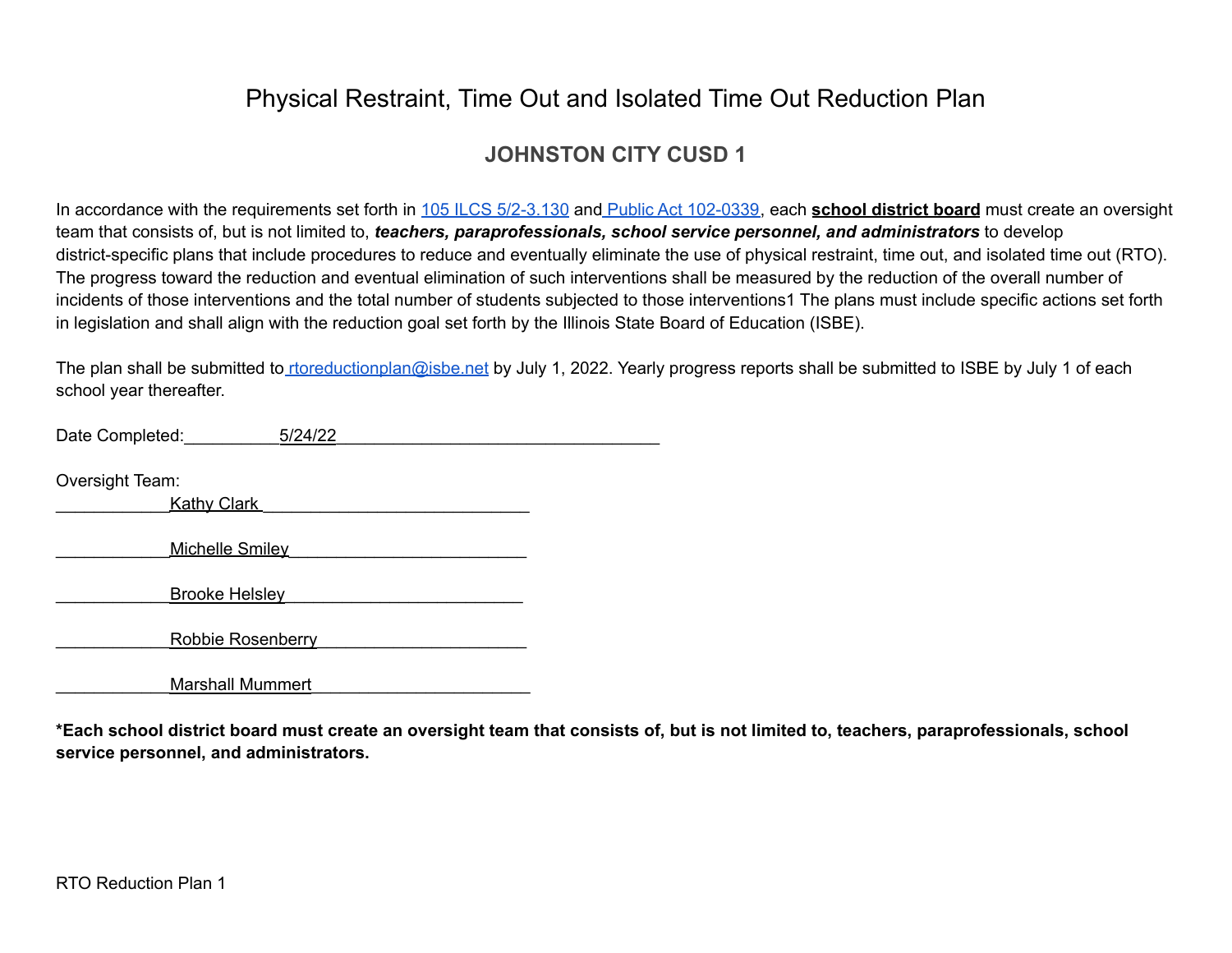## **JOHNSTON CITY CUSD 1**

**District Facilities include:**

**Jefferson Elementary School - PreK - Grade 2 Lincoln Elementary School - Grade 3 - Grade 4 Washington School - Grade 5 - Grade 8 Johnston City High School - Grade 9 -12+**

RTO Reduction Goal: The plan's objective shall be a 25 percent reduction in the use of physical restraint, time out, and isolated time out **over a 12-month period for students experiencing five-plus instances in a 30-day period.**

| <b>Required Components</b>                                                                                                                                                                                    | <b>Action Item</b>                                                                                                                                                                         | <b>Steps to Complete Action Item</b>                                                                                                                                                                                                                                           | <b>Timeline</b>            | <b>Responsible</b><br><b>Party</b>                                                                   |
|---------------------------------------------------------------------------------------------------------------------------------------------------------------------------------------------------------------|--------------------------------------------------------------------------------------------------------------------------------------------------------------------------------------------|--------------------------------------------------------------------------------------------------------------------------------------------------------------------------------------------------------------------------------------------------------------------------------|----------------------------|------------------------------------------------------------------------------------------------------|
| Provide details of a plan to<br>support a vision for cultural<br>change that reinforces the<br>following:<br>A) Explain how the entity plans<br>to adopt and utilize positive<br>behavioral interventions and | A) Implementation of PBIS<br>and MTSS, SEL Curriculum,<br>anti-bullying and<br>harassment policies, and<br>restorative justice<br>frameworks in all facilities.<br><b>Social Emotional</b> | A) All schools in the District have<br>established behavior expectations,<br>"boot camp", quarterly reward<br>programs, positive office referrals,<br>school wide monthly behavior<br>expectations, and weekly events to<br>recognize positive behavior and<br>responsibility. | Ongoing<br><b>Annually</b> | All school<br>district and<br>special<br>education<br>cooperative<br>personnel                       |
| support rather than physical<br>restraint, time out, and isolated<br>time out;                                                                                                                                | <b>Curriculum incorporated</b><br><b>PreK-12.</b>                                                                                                                                          | <b>Ensure school wellness through</b><br>advisory support in education, health<br>and social emotional well being in order                                                                                                                                                     |                            | <b>CPI Certified</b><br><b>Training</b><br><b>Facilitators</b><br>through Special                    |
| B) Identify effective ways/best<br>practices to de-escalate<br>situations to avoid physical<br>restraint, time out, and isolated<br>time out;                                                                 | <b>B) Continued participation</b><br>and certification in<br><b>Nonviolent Crisis</b><br><b>Intervention Training (CPI)</b><br>on at least a bi-annual<br>basis. Additional staff          | to provide the opportunity to become<br>whole, healthy, and educated adults.<br><b>B) Through Social Emotional Curriculum</b><br>and Training, (Second Step, Habitudes,<br>and Satchel Pulse) children will acquire                                                            |                            | <b>Education</b><br>Cooperative<br>provide multiple<br>opportunities<br>throughout the<br>summer and |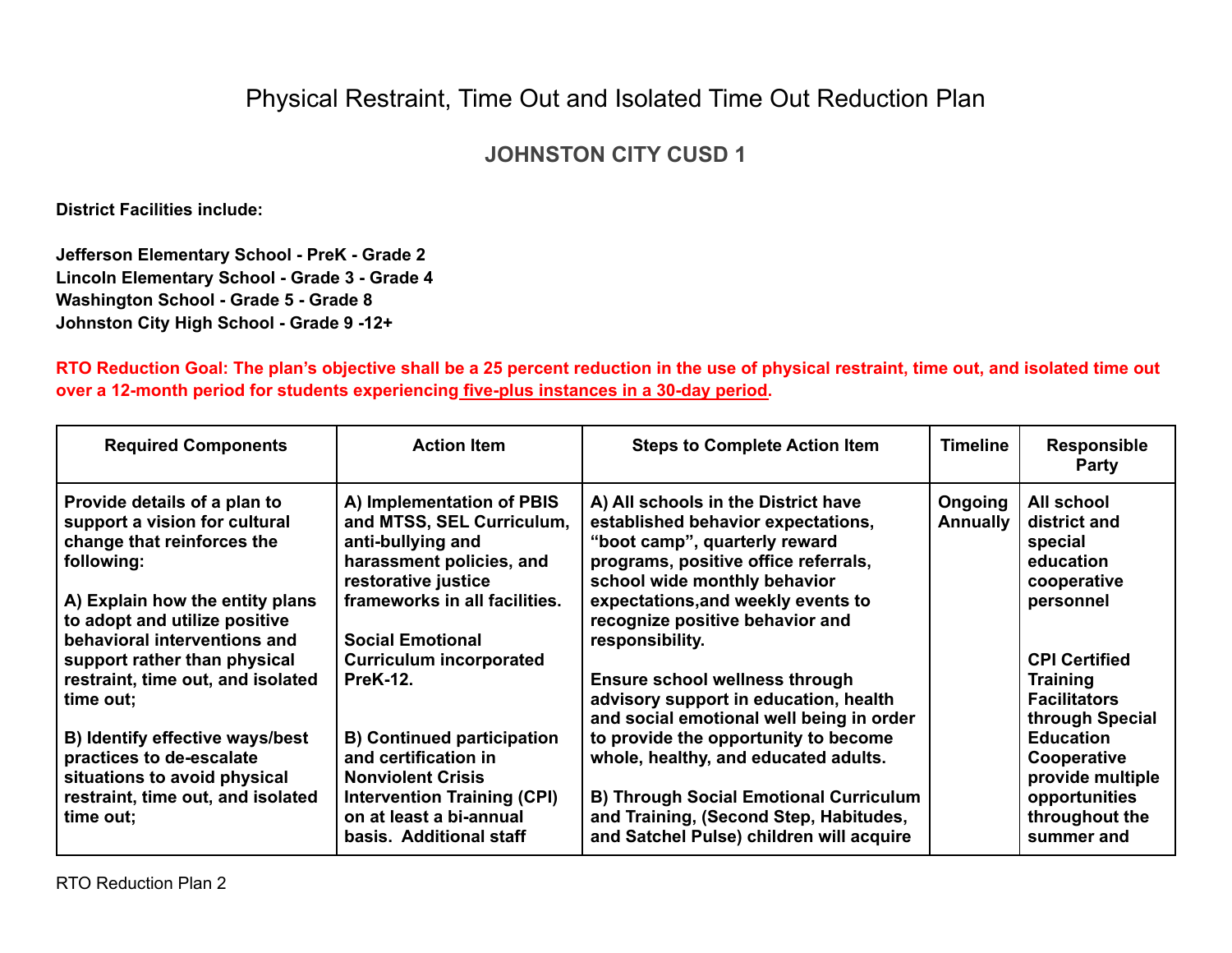### **JOHNSTON CITY CUSD 1**

| C) Describe how the entity will<br>utilize crisis intervention<br>techniques as an alternative to<br>physical restraint, time out, and<br>time out; and<br>D) Describe the entity's plan to<br>utilize debriefing meetings to<br>reassess what occurred and<br>why it occurred and to think<br>through ways to prevent use of<br>intervention the next time. | training in PBIS and MTSS<br><b>Supports and Interventions</b><br>for all students.<br>C) Continued focus in the<br>following areas of training:<br><b>Crisis De-escalation</b><br>$\bullet$<br><b>Restorative Practice</b><br>$\bullet$<br><b>Trauma Informed</b><br>$\bullet$<br><b>Behavior</b><br><b>Management</b><br>D) Staff will be informed of<br>procedures of debriefing<br>meetings. District forms<br>and agenda will be created<br>and used in a consistent<br>manner across facilities. | the knowledge, attitudes, and skills they<br>need to: recognize and manage their<br>emotions, demonstrate caring and<br>concern for others, establish positive<br>relationships, make responsible<br>decisions, and handle challenging<br>situations constructively.<br>District staff will participate in<br><b>Nonviolent Crisis Intervention Training</b><br>(CPI) on a rotating basis. Verbal<br>Intervention (VI) Training is used to<br>respond to crisis situations with a focus<br>on de-escalation techniques and safe,<br>non-restrictive interventions. Staff will<br>learn to recognize the stages of an<br>escalating crisis and evidence based<br>techniques to appropriately de-escalate.<br>C) Through proper training and<br>certification in CPI; staff learn decision<br>making skills to match the level of the<br>response to the risk of the crisis,<br>focusing on the least restrictive<br>response to ensure the Care, Welfare,<br>Safety and Security of those in our<br>district's care. This includes recognizing<br>the stages of an escalating crisis and<br>learning evidence based techniques to<br>appropriately de-escalate.<br>D) Team members involved in restrictive<br>intervention will utilize debriefing<br>meetings to review the effectiveness of |  | school year for<br>initial foundation<br>training, as well<br>as refresher<br>courses.<br><b>School District</b><br><b>PBIS and MTSS</b><br><b>Teams, including</b><br><b>School Service</b><br><b>Providers and</b><br>outside agencies<br>such as<br><b>CenterStone.</b> |
|--------------------------------------------------------------------------------------------------------------------------------------------------------------------------------------------------------------------------------------------------------------------------------------------------------------------------------------------------------------|--------------------------------------------------------------------------------------------------------------------------------------------------------------------------------------------------------------------------------------------------------------------------------------------------------------------------------------------------------------------------------------------------------------------------------------------------------------------------------------------------------|----------------------------------------------------------------------------------------------------------------------------------------------------------------------------------------------------------------------------------------------------------------------------------------------------------------------------------------------------------------------------------------------------------------------------------------------------------------------------------------------------------------------------------------------------------------------------------------------------------------------------------------------------------------------------------------------------------------------------------------------------------------------------------------------------------------------------------------------------------------------------------------------------------------------------------------------------------------------------------------------------------------------------------------------------------------------------------------------------------------------------------------------------------------------------------------------------------------------------------------------------------------------------------------------|--|----------------------------------------------------------------------------------------------------------------------------------------------------------------------------------------------------------------------------------------------------------------------------|
|--------------------------------------------------------------------------------------------------------------------------------------------------------------------------------------------------------------------------------------------------------------------------------------------------------------------------------------------------------------|--------------------------------------------------------------------------------------------------------------------------------------------------------------------------------------------------------------------------------------------------------------------------------------------------------------------------------------------------------------------------------------------------------------------------------------------------------------------------------------------------------|----------------------------------------------------------------------------------------------------------------------------------------------------------------------------------------------------------------------------------------------------------------------------------------------------------------------------------------------------------------------------------------------------------------------------------------------------------------------------------------------------------------------------------------------------------------------------------------------------------------------------------------------------------------------------------------------------------------------------------------------------------------------------------------------------------------------------------------------------------------------------------------------------------------------------------------------------------------------------------------------------------------------------------------------------------------------------------------------------------------------------------------------------------------------------------------------------------------------------------------------------------------------------------------------|--|----------------------------------------------------------------------------------------------------------------------------------------------------------------------------------------------------------------------------------------------------------------------------|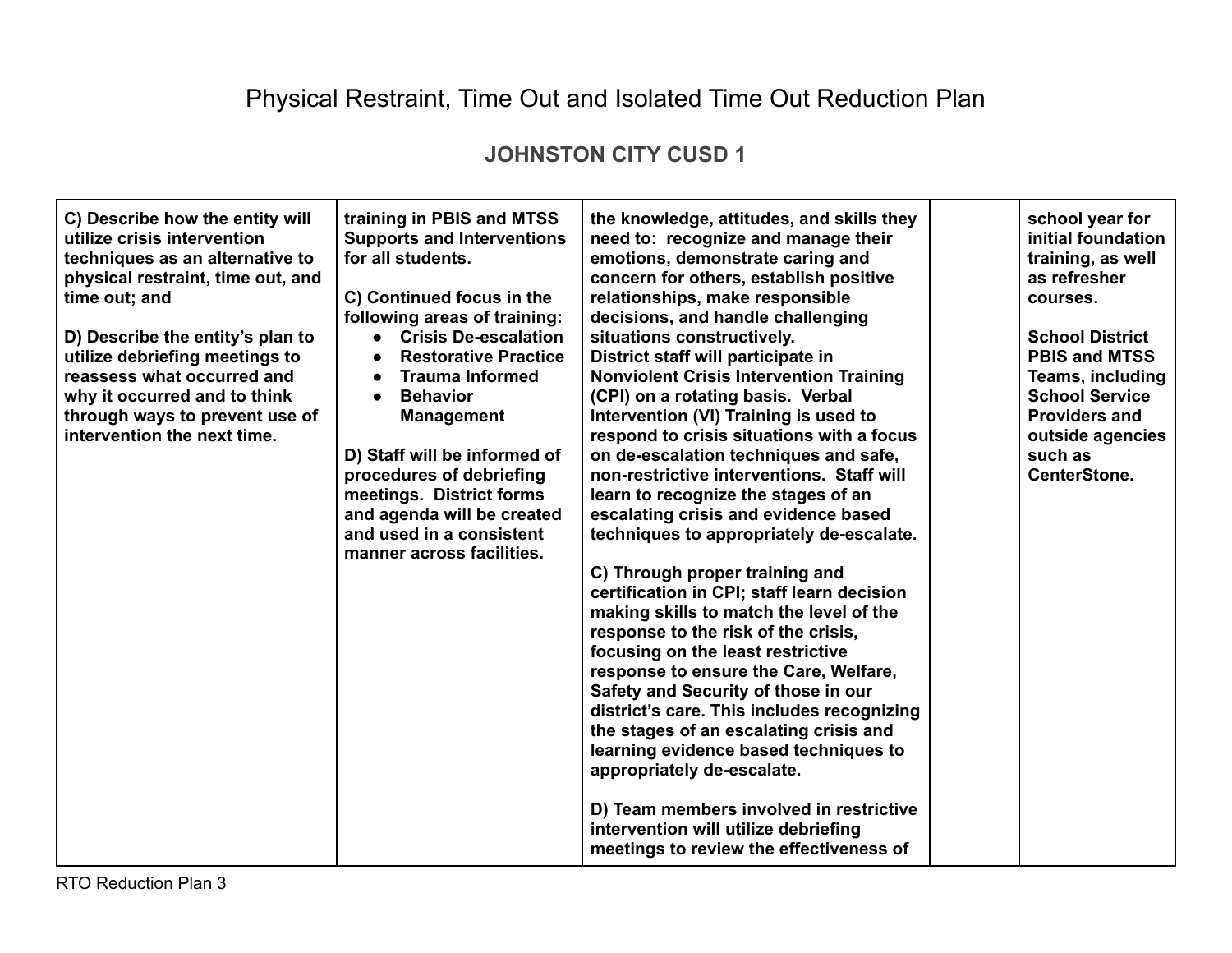### **JOHNSTON CITY CUSD 1**

|                                                                                                                                                                                                                                                                                                                                                                                                                                                    |                                                                                                                      | the procedures used and prepare or<br>modify an individual behavior plan for<br>the student that provides either for<br>continued use of these interventions or<br>for the use of other, specified<br>interventions.                                                                                                                                                                                                                                                                                                                                                                                                                                                                                                                                                               |                            |                                                                                                                                                                                                       |
|----------------------------------------------------------------------------------------------------------------------------------------------------------------------------------------------------------------------------------------------------------------------------------------------------------------------------------------------------------------------------------------------------------------------------------------------------|----------------------------------------------------------------------------------------------------------------------|------------------------------------------------------------------------------------------------------------------------------------------------------------------------------------------------------------------------------------------------------------------------------------------------------------------------------------------------------------------------------------------------------------------------------------------------------------------------------------------------------------------------------------------------------------------------------------------------------------------------------------------------------------------------------------------------------------------------------------------------------------------------------------|----------------------------|-------------------------------------------------------------------------------------------------------------------------------------------------------------------------------------------------------|
| E) Include action step(s) that<br>describe procedures to ensure<br>that appropriate school<br>personnel are fully informed of<br>the student's history, including<br>any history of physical or<br>sexual abuse, and other<br>relevant medical mental health<br>information. Such disclosures<br>of student information must be<br>consistent with federal and<br>state laws and rules governing<br>student confidentiality and<br>privacy rights. | E) Certified Personnel will<br>create student assistance<br>teams for individual<br>students as deemed<br>necessary. | E) Detailed procedures to address a<br>student's behaviors, specific to that<br>location and scenario, should be<br>developed and agreed upon by the IEP<br>or Section 504 team in advance if it is<br>determined that the student can<br>participate safely with appropriate<br>support. Procedures might include who<br>will be informed of the student's needs<br>and associated procedures (with<br>assurance of FERPA and other<br>applicable confidentiality protections),<br>what alternative strategies will be<br>attempted before or in lieu of time out or<br>physical restraint, and who among<br>those present in various settings will be<br>trained to implement alternate strategies<br>or time out or physical restraint, if<br>required under the circumstances. | Ongoing<br><b>Annually</b> | <b>District</b><br><b>Personnel and</b><br><b>Special</b><br><b>Education</b><br>Cooperative<br>Personnel,<br>including School<br><b>Supports from</b><br>outside agencies<br>such as<br>CenterStone. |
| F) Identify steps to develop<br>individualized student plans as<br>required by PA 102-0339.<br>Plans should be separate and<br>apart from a student IEP or 504                                                                                                                                                                                                                                                                                     | F) Certified Personnel will<br>create student assistance<br>teams for individual<br>students as deemed<br>necessary. | F) Continued development of student<br>assistance teams and expansion to<br>include mental health and social<br>emotional well being of students.<br>Individual student plans will be kept<br>with student records in order to create                                                                                                                                                                                                                                                                                                                                                                                                                                                                                                                                              | Ongoing<br><b>Annually</b> | <b>District</b><br><b>Personnel and</b><br><b>Special</b><br><b>Education</b><br>Cooperative<br>Personnel,                                                                                            |

RTO Reduction Plan 4